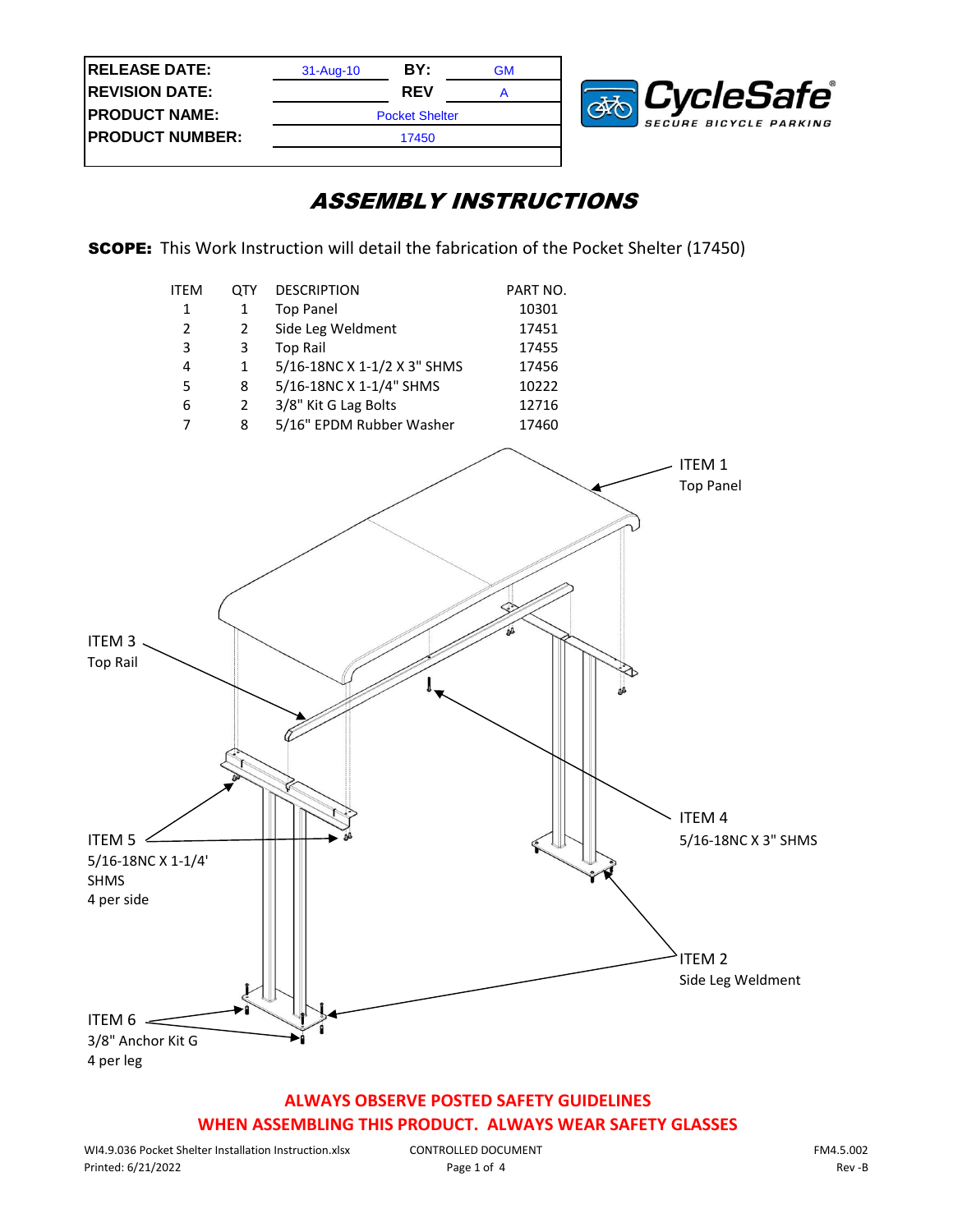| <b>RELEASE DATE:</b>   | $31 - Aug-10$         | BY:        | GM |  |  |
|------------------------|-----------------------|------------|----|--|--|
| <b>REVISION DATE:</b>  |                       | <b>REV</b> |    |  |  |
| <b>PRODUCT NAME:</b>   | <b>Pocket Shelter</b> |            |    |  |  |
| <b>PRODUCT NUMBER:</b> | 17450                 |            |    |  |  |
|                        |                       |            |    |  |  |



#### **SHELTER ASSEMBLY**

#### **Common Tools Needed:**

- Impact Wrench or Socket Wrench set 1/2" drive minimum w/bit adapter
- **Step 1:** Carefully place the Top Panel (10301) on its upper surface so the under side is facing up. Attach the Top Rail (17455) to the under side of the Top Panel (10301) with the 5/16-18NC X 1-1/2 X 3" SHMS (17456). Do not tighten until after Step 2.



**Step 2:** Using the 5/16-18NC X 1-1/4" SHMS (10222) attach the Side Leg Weldments (17451) to the Top Panel (10301).



# **ALWAYS OBSERVE POSTED SAFETY GUIDELINES**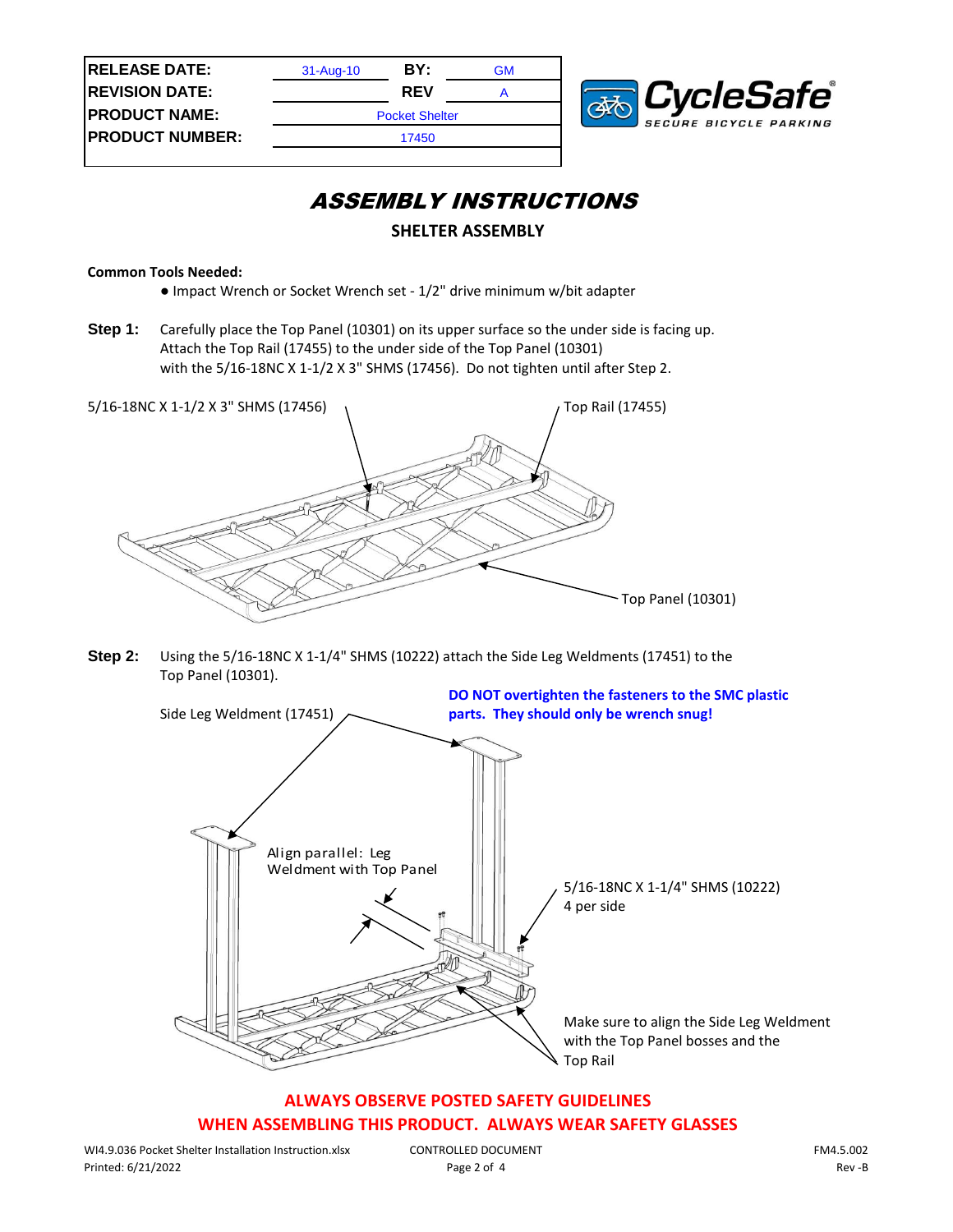

#### *PLEASE REFERENCE THE U RACK WORK INSTRUCTIONS PRIOR TO INSTALLING THE SHELTER*

#### **SURFACE INSTALLATION - POCKET SHELTER**

#### **Common Tools Needed:**

- Hammer drill motor and 1/2" diameter concrete drill bit
- Impact Wrench or Socket Wrench set 1/2" drive minimum w/bit adapter
- Hammer
- T-45 Torx bit (provided)
- 3/8th Set Tool (provided)
- Pencil for marking installation surface
- 25-foot tape measurer
- Blue Chalk Line or Laser
- Construction Adhesive suitable for use with concrete
- **Step 1:** Determine desired placement of rack and shelter before drilling any holes; avoiding concrete expansion joints. Check overall placement of shelter for user accessibiblity.



#### **ALWAYS OBSERVE POSTED SAFETY GUIDELINES WHEN ASSEMBLING THIS PRODUCT. ALWAYS WEAR SAFETY GLASSES**